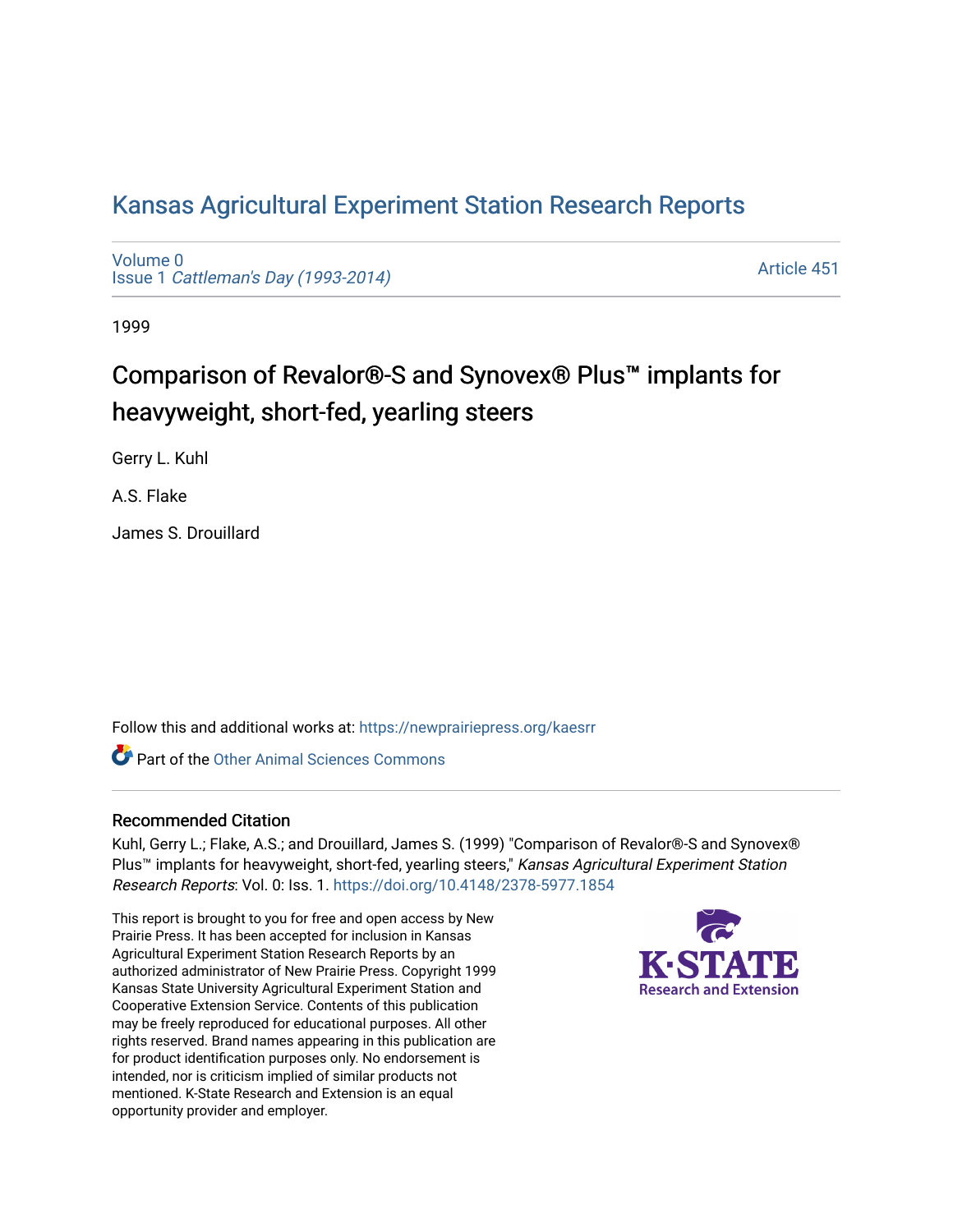# Comparison of Revalor®-S and Synovex® Plus™ implants for heavyweight, shortfed, yearling steers

## Abstract

One hundred four Hereford x Angus steers averaging 897 lb were implanted with Revalor®- S or Synovex® Plus™ and fed a high concentrate diet for 82 days. Feed efficiencies and daily gains were not different between the two implant groups. Although most carcass characteristics were similar, Revalor-S tended (P<.09) to yield a higher percentage of carcasses that graded USDA Choice or better.

## Keywords

Cattlemen's Day, 1999; Kansas Agricultural Experiment Station contribution; no. 99-339-S; Report of progress (Kansas State University. Agricultural Experiment Station and Cooperative Extension Service); 831; Beef; Steers; Finishing; Revalor-S; Synovex plus

## Creative Commons License



This work is licensed under a [Creative Commons Attribution 4.0 License](https://creativecommons.org/licenses/by/4.0/).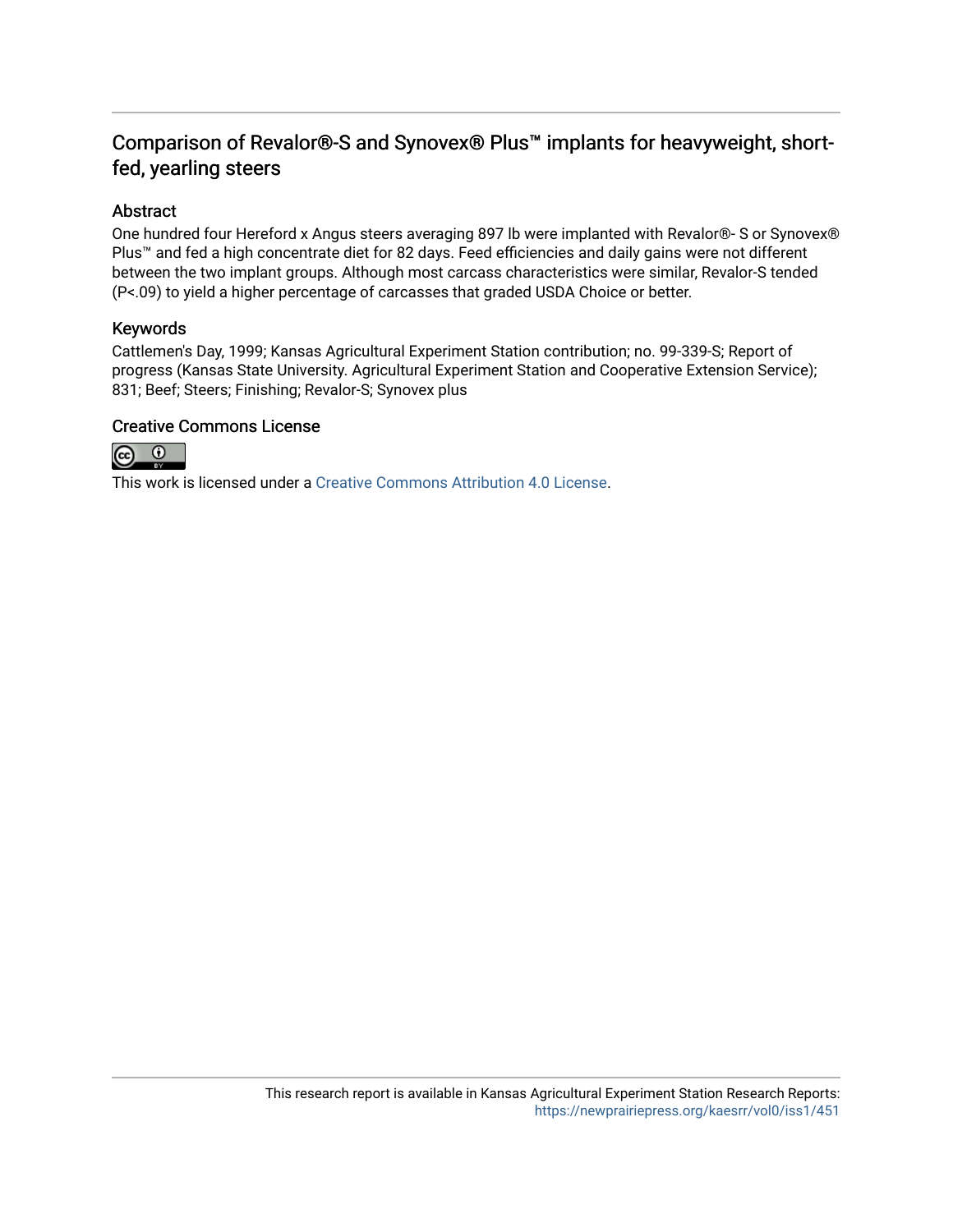## **COMPARISON OF REVALOR®-S AND SYNOVEX® PLUS™ IMPLANTS FOR HEAVYWEIGHT, SHORT-FED, YEARLING STEERS**

*J. S. Drouillard, G. L. Kuhl, and A. S. Flake*

#### **Summary**

One hundred four Hereford  $\times$  Angus steers averaging 897 lb were implanted with Revalor®- S or  $\text{Symover}^{\circledR}$  Plus<sup>™</sup> and fed a high concentrate diet for 82 days. Feed efficiencies and daily gains were not different between the two implant groups. Although most carcass characteristics were similar, Revalor-S tended (P<.09) to yield a higher percentage of carcasses that graded USDA Choice or better.

(Key Words: Steers, Finishing, Revalor-S, Synovex Plus.)

#### **Introduction**

Combination implants containing estrogens and trenbolone acetate have become the industry standard because of their substantial effects on cattle growth and efficiency. Though extremely effective in producing rapid, efficient growth by feedlot cattle, these potent implants may degrade marbling and the resulting USDA quality grade. Our objective was to compare two commercially available implants, Revalor-S and Synovex Plus, when administered to heavy, short-fed, yearling steers.

#### **Experimental Procedures**

One hundred four Hereford  $\times$  Angus steers averaging 897 lb were weighed, then divided into eight groups of 13 head each. Steers received either a Revalor-S or Synovex Plus implant. Cattle were placed into eight feedlot pens and stepped up from 50% concentrate to their final finishing diet (Table 1) over 2 weeks. Cattle were fed once daily for 82 days and then slaughtered at a commercial abattoir.

Average daily gains and feed efficiencies were computed by applying a 4% pencil shrink to the final live weight, which was determined immediately before shipment, approximately 24 hours after the last feeding. Carcass data were obtained following a 24-hour chill.

## **Table 1. Composition of Final Finishing Diet (Dry Basis)**

| Ingredient                  | Percent |  |
|-----------------------------|---------|--|
| Dry rolled corn             | 84.84   |  |
| Ground alfalfa hay          | 8.92    |  |
| Molasses-fat blend          | 3.22    |  |
| Urea                        | .54     |  |
| Dehulled soybean meal       | .13     |  |
| Limestone                   | 1.61    |  |
| Salt                        | .30     |  |
| Potassium chloride          | .35     |  |
| Trace mineral/              |         |  |
| vitamin premix <sup>1</sup> |         |  |

<sup>1</sup>Provided 1 IU/lb vitamin A, .04 ppm cobalt, 10 ppm copper, .5 ppm iodine, 50 ppm manganese, .2 ppm selenium, 50 ppm zinc, 28 grams/ton Rumensin® , and 8 grams/ton Tylan® .